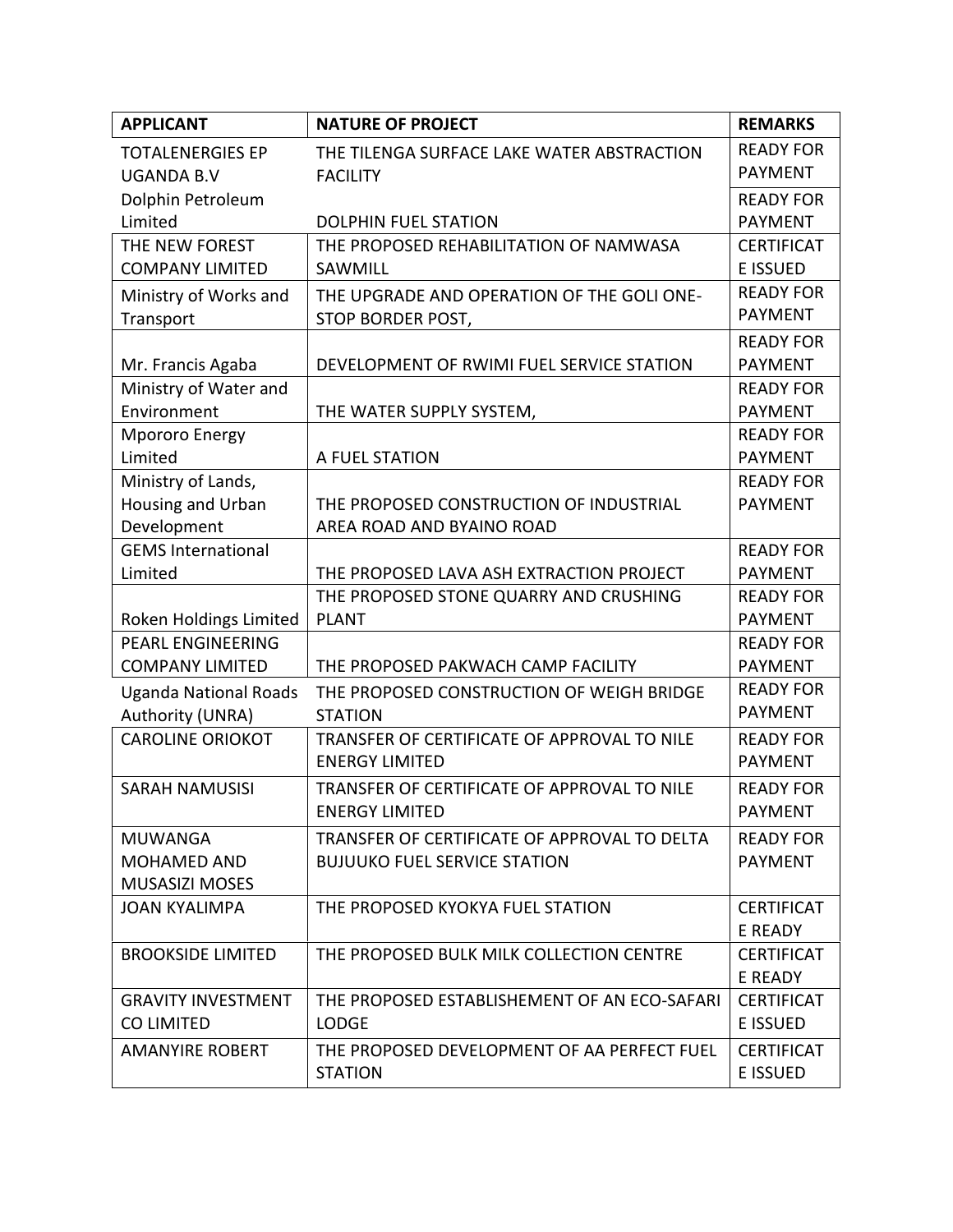| <b>E ISSUED</b><br><b>HOLDING</b><br><b>CORPORATION</b><br><b>AVIC INTERNATIONAL</b><br>THE PROPOSED CAMPSITE<br><b>CERTIFICAT</b><br><b>HOLDING</b><br>E ISSUED<br><b>CORPORATION</b><br>THE PROPOSED CAMPSITE<br><b>CERTIFICAT</b><br><b>AVIC INTERNATIONAL</b><br><b>E ISSUED</b><br><b>HOLDING</b><br><b>CORPORATION</b><br>Ark Engineering<br><b>CERTIFICAT</b><br><b>Solutions Limited</b><br>THE PROPOSED BORROW PIT<br>E ISSUED<br>Kajnorth Investments<br><b>CERTIFICAT</b><br>(U) Limited<br>E ISSUED<br>THE PROPOSED CAGE CULTURE PROJECT<br><b>Stirling Civil</b><br><b>READY FOR</b><br><b>Engineering Limited</b><br>THE PROPOSED EQUIPMENT YARD AND SITE OFFICES<br><b>PAYMENT</b><br><b>China Communications</b><br><b>READY FOR</b><br>Construction Co.<br><b>PAYMENT</b><br>Limited (CCCC)<br>THE PROPOSED BORROW AREA<br><b>READY FOR</b><br>KALINABIRI BASE TRANSCEIVER STATION (BTS) (SITE<br><b>PAYMENT</b><br>ID: 610015)<br>ATC Uganda Limited<br><b>Petronix Energies</b><br><b>READY FOR</b><br>Limited<br>PETRONIX FUEL SERVICE STATION<br><b>PAYMENT</b><br><b>ATC UGANDA</b><br>THE PROPOSED RUMURI BTS<br><b>READY FOR</b><br><b>PAYMENT</b><br>THE ESTABLISHMENT OF SUGAR-CANE PLANTATION,<br><b>READY FOR</b><br><b>KIRYANDONGO SUGAR</b><br>LOCATED ON PLOTs 33-37, BURULI BLOCK 9,<br><b>PAYMENT</b><br><b>LIMITED</b><br><b>American Towers</b><br><b>READY FOR</b><br><b>Corporation Uganda</b><br><b>PAYMENT</b><br>THE PROPOSED PATABO BASE TRANSCEIVER STATION<br>Limited<br>(SITE ID: 609871)<br>M/s. Bobedie<br><b>READY FOR</b><br><b>Construction Services</b><br><b>PAYMENT</b><br>Limited,<br>THE PROPOSED STONE QUARRY<br><b>INITIATE UGANDA</b><br>EXTENSION OF THE VALIDITY OF CERTIFICATE OF<br><b>CERTIFICAT</b><br>E ISSUED<br><b>LIMITED</b><br>APPROVAL<br><b>CERTIFICAT</b><br>UNITED NATIONS<br><b>CHILDREN'S FUND</b><br>E ISSUED<br>THE PROJECT BRIEF FOR THE UNICEF-WFP COMMON<br>(UNICEF)<br><b>COUNTRY OFFICE</b><br>REDEVELOPMENT OF OILCOM FUEL SERVICE<br><b>CERTIFICAT</b><br>OILCOM (U) LIMITED<br>E ISSUED<br><b>STATION</b><br><b>HAJARA GLOBAL</b><br>THE PROPOSED CAGE FISH FARM<br><b>CERTIFICAT</b><br>E ISSUED<br><b>LIMITED</b><br><b>EAST AFRICAN GASOIL</b><br>THE PROPOSED EAST AFRICAN FASOIL FUEL STATION<br><b>CERTIFICAT</b> | <b>AVIC INTERNATIONAL</b> | THE PROPOSED CAMPSITE | <b>CERTIFICAT</b> |
|--------------------------------------------------------------------------------------------------------------------------------------------------------------------------------------------------------------------------------------------------------------------------------------------------------------------------------------------------------------------------------------------------------------------------------------------------------------------------------------------------------------------------------------------------------------------------------------------------------------------------------------------------------------------------------------------------------------------------------------------------------------------------------------------------------------------------------------------------------------------------------------------------------------------------------------------------------------------------------------------------------------------------------------------------------------------------------------------------------------------------------------------------------------------------------------------------------------------------------------------------------------------------------------------------------------------------------------------------------------------------------------------------------------------------------------------------------------------------------------------------------------------------------------------------------------------------------------------------------------------------------------------------------------------------------------------------------------------------------------------------------------------------------------------------------------------------------------------------------------------------------------------------------------------------------------------------------------------------------------------------------------------------------------------------------------------------------------------------------------------------------------------------------------------------------------------------------------------------------------------------------------------------------------------------------------|---------------------------|-----------------------|-------------------|
|                                                                                                                                                                                                                                                                                                                                                                                                                                                                                                                                                                                                                                                                                                                                                                                                                                                                                                                                                                                                                                                                                                                                                                                                                                                                                                                                                                                                                                                                                                                                                                                                                                                                                                                                                                                                                                                                                                                                                                                                                                                                                                                                                                                                                                                                                                              |                           |                       |                   |
|                                                                                                                                                                                                                                                                                                                                                                                                                                                                                                                                                                                                                                                                                                                                                                                                                                                                                                                                                                                                                                                                                                                                                                                                                                                                                                                                                                                                                                                                                                                                                                                                                                                                                                                                                                                                                                                                                                                                                                                                                                                                                                                                                                                                                                                                                                              |                           |                       |                   |
|                                                                                                                                                                                                                                                                                                                                                                                                                                                                                                                                                                                                                                                                                                                                                                                                                                                                                                                                                                                                                                                                                                                                                                                                                                                                                                                                                                                                                                                                                                                                                                                                                                                                                                                                                                                                                                                                                                                                                                                                                                                                                                                                                                                                                                                                                                              |                           |                       |                   |
|                                                                                                                                                                                                                                                                                                                                                                                                                                                                                                                                                                                                                                                                                                                                                                                                                                                                                                                                                                                                                                                                                                                                                                                                                                                                                                                                                                                                                                                                                                                                                                                                                                                                                                                                                                                                                                                                                                                                                                                                                                                                                                                                                                                                                                                                                                              |                           |                       |                   |
|                                                                                                                                                                                                                                                                                                                                                                                                                                                                                                                                                                                                                                                                                                                                                                                                                                                                                                                                                                                                                                                                                                                                                                                                                                                                                                                                                                                                                                                                                                                                                                                                                                                                                                                                                                                                                                                                                                                                                                                                                                                                                                                                                                                                                                                                                                              |                           |                       |                   |
|                                                                                                                                                                                                                                                                                                                                                                                                                                                                                                                                                                                                                                                                                                                                                                                                                                                                                                                                                                                                                                                                                                                                                                                                                                                                                                                                                                                                                                                                                                                                                                                                                                                                                                                                                                                                                                                                                                                                                                                                                                                                                                                                                                                                                                                                                                              |                           |                       |                   |
|                                                                                                                                                                                                                                                                                                                                                                                                                                                                                                                                                                                                                                                                                                                                                                                                                                                                                                                                                                                                                                                                                                                                                                                                                                                                                                                                                                                                                                                                                                                                                                                                                                                                                                                                                                                                                                                                                                                                                                                                                                                                                                                                                                                                                                                                                                              |                           |                       |                   |
|                                                                                                                                                                                                                                                                                                                                                                                                                                                                                                                                                                                                                                                                                                                                                                                                                                                                                                                                                                                                                                                                                                                                                                                                                                                                                                                                                                                                                                                                                                                                                                                                                                                                                                                                                                                                                                                                                                                                                                                                                                                                                                                                                                                                                                                                                                              |                           |                       |                   |
|                                                                                                                                                                                                                                                                                                                                                                                                                                                                                                                                                                                                                                                                                                                                                                                                                                                                                                                                                                                                                                                                                                                                                                                                                                                                                                                                                                                                                                                                                                                                                                                                                                                                                                                                                                                                                                                                                                                                                                                                                                                                                                                                                                                                                                                                                                              |                           |                       |                   |
|                                                                                                                                                                                                                                                                                                                                                                                                                                                                                                                                                                                                                                                                                                                                                                                                                                                                                                                                                                                                                                                                                                                                                                                                                                                                                                                                                                                                                                                                                                                                                                                                                                                                                                                                                                                                                                                                                                                                                                                                                                                                                                                                                                                                                                                                                                              |                           |                       |                   |
|                                                                                                                                                                                                                                                                                                                                                                                                                                                                                                                                                                                                                                                                                                                                                                                                                                                                                                                                                                                                                                                                                                                                                                                                                                                                                                                                                                                                                                                                                                                                                                                                                                                                                                                                                                                                                                                                                                                                                                                                                                                                                                                                                                                                                                                                                                              |                           |                       |                   |
|                                                                                                                                                                                                                                                                                                                                                                                                                                                                                                                                                                                                                                                                                                                                                                                                                                                                                                                                                                                                                                                                                                                                                                                                                                                                                                                                                                                                                                                                                                                                                                                                                                                                                                                                                                                                                                                                                                                                                                                                                                                                                                                                                                                                                                                                                                              |                           |                       |                   |
|                                                                                                                                                                                                                                                                                                                                                                                                                                                                                                                                                                                                                                                                                                                                                                                                                                                                                                                                                                                                                                                                                                                                                                                                                                                                                                                                                                                                                                                                                                                                                                                                                                                                                                                                                                                                                                                                                                                                                                                                                                                                                                                                                                                                                                                                                                              |                           |                       |                   |
|                                                                                                                                                                                                                                                                                                                                                                                                                                                                                                                                                                                                                                                                                                                                                                                                                                                                                                                                                                                                                                                                                                                                                                                                                                                                                                                                                                                                                                                                                                                                                                                                                                                                                                                                                                                                                                                                                                                                                                                                                                                                                                                                                                                                                                                                                                              |                           |                       |                   |
|                                                                                                                                                                                                                                                                                                                                                                                                                                                                                                                                                                                                                                                                                                                                                                                                                                                                                                                                                                                                                                                                                                                                                                                                                                                                                                                                                                                                                                                                                                                                                                                                                                                                                                                                                                                                                                                                                                                                                                                                                                                                                                                                                                                                                                                                                                              |                           |                       |                   |
|                                                                                                                                                                                                                                                                                                                                                                                                                                                                                                                                                                                                                                                                                                                                                                                                                                                                                                                                                                                                                                                                                                                                                                                                                                                                                                                                                                                                                                                                                                                                                                                                                                                                                                                                                                                                                                                                                                                                                                                                                                                                                                                                                                                                                                                                                                              |                           |                       |                   |
|                                                                                                                                                                                                                                                                                                                                                                                                                                                                                                                                                                                                                                                                                                                                                                                                                                                                                                                                                                                                                                                                                                                                                                                                                                                                                                                                                                                                                                                                                                                                                                                                                                                                                                                                                                                                                                                                                                                                                                                                                                                                                                                                                                                                                                                                                                              |                           |                       |                   |
|                                                                                                                                                                                                                                                                                                                                                                                                                                                                                                                                                                                                                                                                                                                                                                                                                                                                                                                                                                                                                                                                                                                                                                                                                                                                                                                                                                                                                                                                                                                                                                                                                                                                                                                                                                                                                                                                                                                                                                                                                                                                                                                                                                                                                                                                                                              |                           |                       |                   |
|                                                                                                                                                                                                                                                                                                                                                                                                                                                                                                                                                                                                                                                                                                                                                                                                                                                                                                                                                                                                                                                                                                                                                                                                                                                                                                                                                                                                                                                                                                                                                                                                                                                                                                                                                                                                                                                                                                                                                                                                                                                                                                                                                                                                                                                                                                              |                           |                       |                   |
|                                                                                                                                                                                                                                                                                                                                                                                                                                                                                                                                                                                                                                                                                                                                                                                                                                                                                                                                                                                                                                                                                                                                                                                                                                                                                                                                                                                                                                                                                                                                                                                                                                                                                                                                                                                                                                                                                                                                                                                                                                                                                                                                                                                                                                                                                                              |                           |                       |                   |
|                                                                                                                                                                                                                                                                                                                                                                                                                                                                                                                                                                                                                                                                                                                                                                                                                                                                                                                                                                                                                                                                                                                                                                                                                                                                                                                                                                                                                                                                                                                                                                                                                                                                                                                                                                                                                                                                                                                                                                                                                                                                                                                                                                                                                                                                                                              |                           |                       |                   |
|                                                                                                                                                                                                                                                                                                                                                                                                                                                                                                                                                                                                                                                                                                                                                                                                                                                                                                                                                                                                                                                                                                                                                                                                                                                                                                                                                                                                                                                                                                                                                                                                                                                                                                                                                                                                                                                                                                                                                                                                                                                                                                                                                                                                                                                                                                              |                           |                       |                   |
|                                                                                                                                                                                                                                                                                                                                                                                                                                                                                                                                                                                                                                                                                                                                                                                                                                                                                                                                                                                                                                                                                                                                                                                                                                                                                                                                                                                                                                                                                                                                                                                                                                                                                                                                                                                                                                                                                                                                                                                                                                                                                                                                                                                                                                                                                                              |                           |                       |                   |
|                                                                                                                                                                                                                                                                                                                                                                                                                                                                                                                                                                                                                                                                                                                                                                                                                                                                                                                                                                                                                                                                                                                                                                                                                                                                                                                                                                                                                                                                                                                                                                                                                                                                                                                                                                                                                                                                                                                                                                                                                                                                                                                                                                                                                                                                                                              |                           |                       |                   |
|                                                                                                                                                                                                                                                                                                                                                                                                                                                                                                                                                                                                                                                                                                                                                                                                                                                                                                                                                                                                                                                                                                                                                                                                                                                                                                                                                                                                                                                                                                                                                                                                                                                                                                                                                                                                                                                                                                                                                                                                                                                                                                                                                                                                                                                                                                              |                           |                       |                   |
|                                                                                                                                                                                                                                                                                                                                                                                                                                                                                                                                                                                                                                                                                                                                                                                                                                                                                                                                                                                                                                                                                                                                                                                                                                                                                                                                                                                                                                                                                                                                                                                                                                                                                                                                                                                                                                                                                                                                                                                                                                                                                                                                                                                                                                                                                                              |                           |                       |                   |
|                                                                                                                                                                                                                                                                                                                                                                                                                                                                                                                                                                                                                                                                                                                                                                                                                                                                                                                                                                                                                                                                                                                                                                                                                                                                                                                                                                                                                                                                                                                                                                                                                                                                                                                                                                                                                                                                                                                                                                                                                                                                                                                                                                                                                                                                                                              |                           |                       |                   |
|                                                                                                                                                                                                                                                                                                                                                                                                                                                                                                                                                                                                                                                                                                                                                                                                                                                                                                                                                                                                                                                                                                                                                                                                                                                                                                                                                                                                                                                                                                                                                                                                                                                                                                                                                                                                                                                                                                                                                                                                                                                                                                                                                                                                                                                                                                              |                           |                       |                   |
|                                                                                                                                                                                                                                                                                                                                                                                                                                                                                                                                                                                                                                                                                                                                                                                                                                                                                                                                                                                                                                                                                                                                                                                                                                                                                                                                                                                                                                                                                                                                                                                                                                                                                                                                                                                                                                                                                                                                                                                                                                                                                                                                                                                                                                                                                                              |                           |                       |                   |
|                                                                                                                                                                                                                                                                                                                                                                                                                                                                                                                                                                                                                                                                                                                                                                                                                                                                                                                                                                                                                                                                                                                                                                                                                                                                                                                                                                                                                                                                                                                                                                                                                                                                                                                                                                                                                                                                                                                                                                                                                                                                                                                                                                                                                                                                                                              |                           |                       |                   |
|                                                                                                                                                                                                                                                                                                                                                                                                                                                                                                                                                                                                                                                                                                                                                                                                                                                                                                                                                                                                                                                                                                                                                                                                                                                                                                                                                                                                                                                                                                                                                                                                                                                                                                                                                                                                                                                                                                                                                                                                                                                                                                                                                                                                                                                                                                              |                           |                       |                   |
|                                                                                                                                                                                                                                                                                                                                                                                                                                                                                                                                                                                                                                                                                                                                                                                                                                                                                                                                                                                                                                                                                                                                                                                                                                                                                                                                                                                                                                                                                                                                                                                                                                                                                                                                                                                                                                                                                                                                                                                                                                                                                                                                                                                                                                                                                                              |                           |                       |                   |
|                                                                                                                                                                                                                                                                                                                                                                                                                                                                                                                                                                                                                                                                                                                                                                                                                                                                                                                                                                                                                                                                                                                                                                                                                                                                                                                                                                                                                                                                                                                                                                                                                                                                                                                                                                                                                                                                                                                                                                                                                                                                                                                                                                                                                                                                                                              |                           |                       |                   |
|                                                                                                                                                                                                                                                                                                                                                                                                                                                                                                                                                                                                                                                                                                                                                                                                                                                                                                                                                                                                                                                                                                                                                                                                                                                                                                                                                                                                                                                                                                                                                                                                                                                                                                                                                                                                                                                                                                                                                                                                                                                                                                                                                                                                                                                                                                              |                           |                       |                   |
|                                                                                                                                                                                                                                                                                                                                                                                                                                                                                                                                                                                                                                                                                                                                                                                                                                                                                                                                                                                                                                                                                                                                                                                                                                                                                                                                                                                                                                                                                                                                                                                                                                                                                                                                                                                                                                                                                                                                                                                                                                                                                                                                                                                                                                                                                                              |                           |                       |                   |
|                                                                                                                                                                                                                                                                                                                                                                                                                                                                                                                                                                                                                                                                                                                                                                                                                                                                                                                                                                                                                                                                                                                                                                                                                                                                                                                                                                                                                                                                                                                                                                                                                                                                                                                                                                                                                                                                                                                                                                                                                                                                                                                                                                                                                                                                                                              |                           |                       |                   |
|                                                                                                                                                                                                                                                                                                                                                                                                                                                                                                                                                                                                                                                                                                                                                                                                                                                                                                                                                                                                                                                                                                                                                                                                                                                                                                                                                                                                                                                                                                                                                                                                                                                                                                                                                                                                                                                                                                                                                                                                                                                                                                                                                                                                                                                                                                              |                           |                       |                   |
|                                                                                                                                                                                                                                                                                                                                                                                                                                                                                                                                                                                                                                                                                                                                                                                                                                                                                                                                                                                                                                                                                                                                                                                                                                                                                                                                                                                                                                                                                                                                                                                                                                                                                                                                                                                                                                                                                                                                                                                                                                                                                                                                                                                                                                                                                                              |                           |                       |                   |
|                                                                                                                                                                                                                                                                                                                                                                                                                                                                                                                                                                                                                                                                                                                                                                                                                                                                                                                                                                                                                                                                                                                                                                                                                                                                                                                                                                                                                                                                                                                                                                                                                                                                                                                                                                                                                                                                                                                                                                                                                                                                                                                                                                                                                                                                                                              |                           |                       |                   |
|                                                                                                                                                                                                                                                                                                                                                                                                                                                                                                                                                                                                                                                                                                                                                                                                                                                                                                                                                                                                                                                                                                                                                                                                                                                                                                                                                                                                                                                                                                                                                                                                                                                                                                                                                                                                                                                                                                                                                                                                                                                                                                                                                                                                                                                                                                              | <b>UGANDA LIMITED</b>     |                       | E ISSUED          |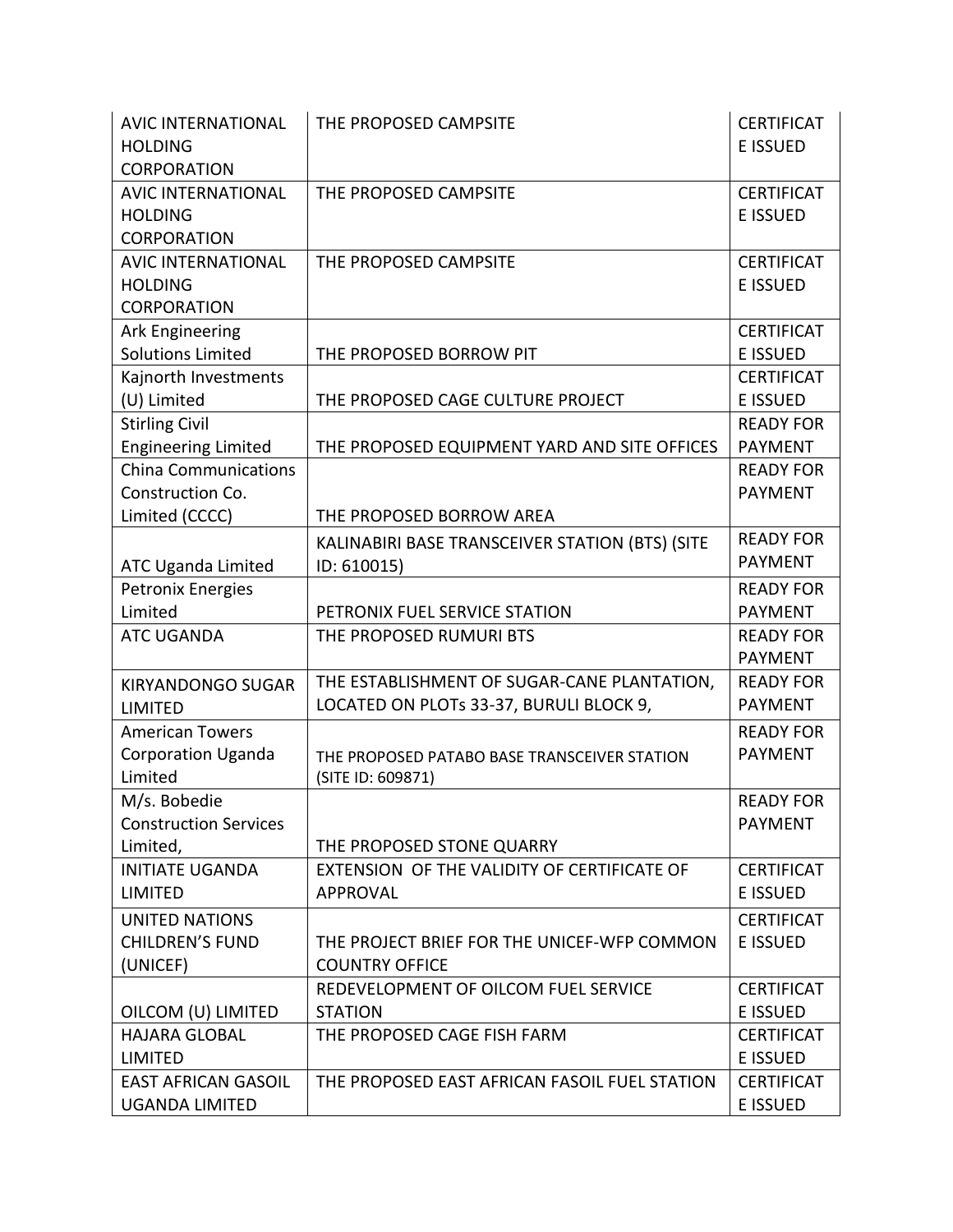| <b>NATIONAL WATER &amp;</b> | THE PROPOSED REHABILITATION AND EXPANSION        | <b>CERTIFICAT</b> |
|-----------------------------|--------------------------------------------------|-------------------|
| <b>SEWERAGE</b>             | OF THE WATER TREATMENT PLANT                     | <b>E ISSUED</b>   |
| <b>CORPORATION</b>          |                                                  |                   |
| POLAT YOL YAPI              | THE PROPOSED GRAVEL BORROW AREA                  | <b>CERTIFICAT</b> |
| <b>SANAYI VE TICARET</b>    |                                                  | <b>E READY</b>    |
| <b>ADONIM</b>               |                                                  |                   |
| DR. VICTOR                  | THE PROPOSED COMMERCIAL BUILIDING                | <b>CERTIFICAT</b> |
| TUGUMIZEMU                  |                                                  | E READY           |
| <b>GO INTERNATIONAL</b>     | THE PROPOSED RE-DEVELOPMENT OF                   | <b>CERTIFICAT</b> |
| <b>FOUNDATION</b>           | <b>CORNERSTONE CHRISTIAN FELLOWSHIP CHURCH</b>   | <b>E ISSUED</b>   |
| <b>DICK LUFAFA</b>          | THE PROPOSED BUKOTO HOMES                        | <b>CERTIFICAT</b> |
|                             |                                                  | E ISSUED          |
| <b>MUSE TEKLE</b>           | THE PROPOSED EXECUTIVE RESIDENTIAL               | <b>CERTIFICAT</b> |
| <b>AFFEWERK</b>             | <b>APARTMENTS</b>                                | E READY           |
| <b>EVA MWANJE</b>           | THE PROPOSED RESIDENTIAL APARTMENTS              | <b>CERTIFICAT</b> |
| <b>GWONYOMA</b>             |                                                  | E ISSUED          |
| <b>SYLVIA MUKASA</b>        | THE PROPOSED OFFICE AND EXHIBITION BUILDING      | <b>CERTIFICAT</b> |
|                             |                                                  | E ISSUED          |
| <b>MOHAMMED</b>             | THE PROPOSED MIXED USE BUILDING                  | <b>CERTIFICAT</b> |
| <b>KIMBUGWE</b>             |                                                  | E ISSUED          |
| <b>CHRIS KAGANDA</b>        | THE PROPOSED RESIDENTIAL APARTMENTS              | <b>CERTIFICAT</b> |
| <b>RAWLINGS</b>             |                                                  | E ISSUED          |
| <b>NDEJJE UNIVERSITY</b>    | THE PROPOSED ANATOMY LABORATORY AND              | <b>CERTIFICAT</b> |
| <b>LIMITED</b>              | <b>ACADEMIC BLOC</b>                             | E READY           |
| <b>NESTA PETROLEUM</b>      | THE PROPOSED NESTA FUEL STATION -LUMINO          | <b>CERTIFICAT</b> |
| <b>LTD</b>                  |                                                  | E ISSUED          |
| <b>NESTA PETROLEUM</b>      | THE PROPOSED NESTA FUEL STATION- RUCECE          | <b>CERTIFICAT</b> |
| <b>LTD</b>                  |                                                  | E ISSUED          |
| <b>EXON GENETICS AND</b>    | A LABORATORY FOR PRODUCING GENETICS,             | <b>READY FOR</b>  |
| <b>BIOTECHNOLOGY</b>        | MICROBIOLOGICAL AND BIOMEDICAL LABORATORY        | <b>PAYMENT</b>    |
| <b>COMPANY LIMITED</b>      | TESTS AND MEDIUM FOR BACTERIA AND VIRUSES        |                   |
| <b>TOTALENERGIES EP</b>     | PROPOSED ADDITIONAL GEOLOGICAL AND<br><b>THF</b> | <b>READY FOR</b>  |
| <b>UGANDA B.V</b>           | <b>GEOTECHNICAL SURVEYS FOR TILENGA PROJECT</b>  | <b>PAYMENT</b>    |
| M/S PETRONIX                |                                                  | <b>READY FOR</b>  |
| <b>ENERGIES LIMITED</b>     | PETRONIX FUEL SERVICE STATION                    | <b>PAYMENT</b>    |
| <b>ATC UGANDA</b>           | THE ESTABLISHMENT OF KAMUWUNGA CELL BASE         | <b>READY FOR</b>  |
|                             | TRANSCEIVER STATION (SITE ID: 609926)            | <b>PAYMENT</b>    |
| <b>ATC UGANDA</b>           | THE ATC KIKAAYA BASE TRANSCEIVER STATION (BTS)   | <b>READY FOR</b>  |
|                             | SITE ID: (609973)                                | <b>PAYMENT</b>    |
| <b>CHINA</b>                |                                                  | <b>READY FOR</b>  |
| <b>COMMUNICATIONS</b>       | THE PROPOSED BORROW AREA                         | <b>PAYMENT</b>    |
|                             |                                                  |                   |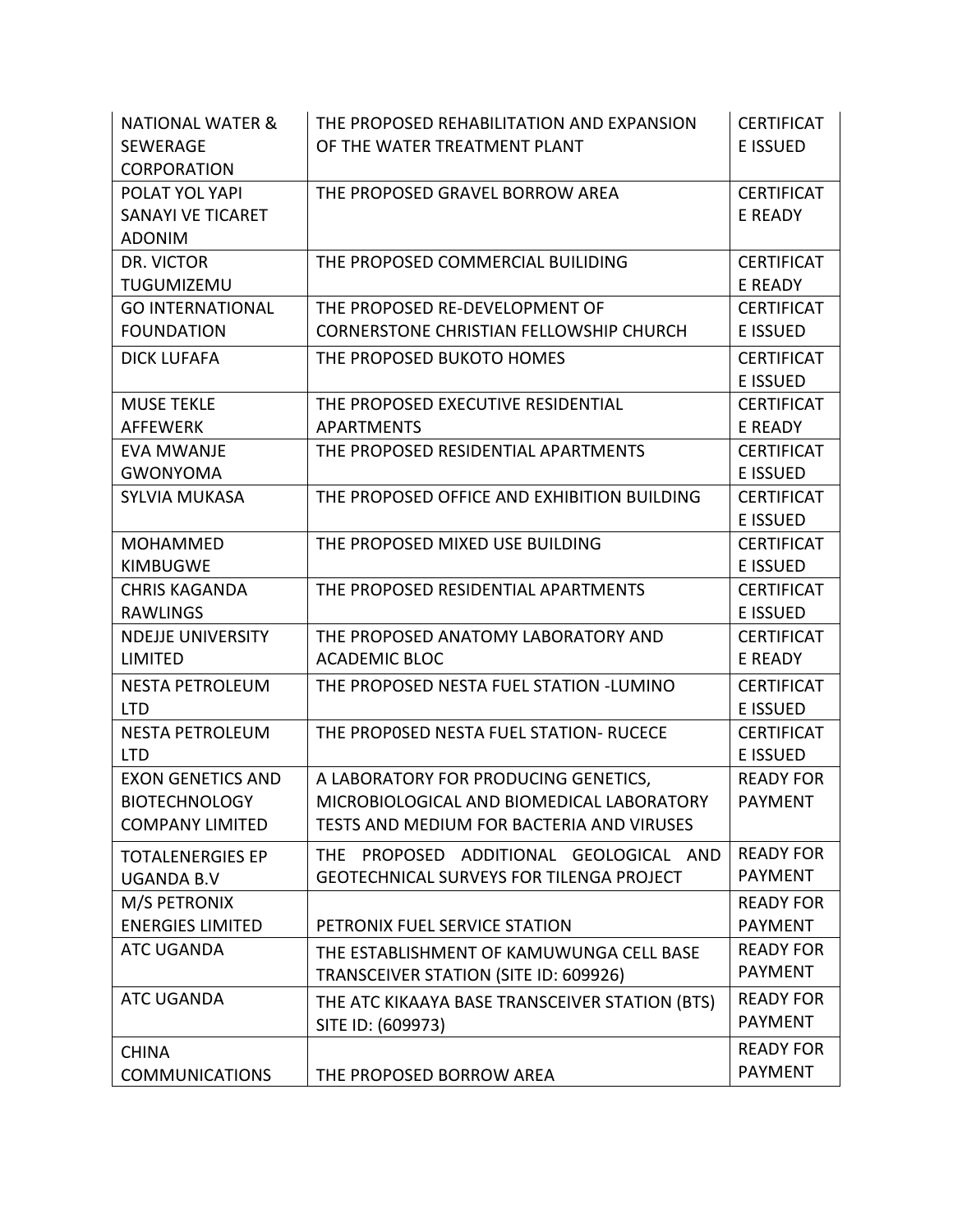| <b>CONSTRUCTION CO.</b>    |                                                 |                   |
|----------------------------|-------------------------------------------------|-------------------|
| LIMITED (CCCC              |                                                 |                   |
| <b>ATC UGANDA</b>          | KALINABIRI BASE TRANSCEIVER STATION (BTS) (SITE | <b>READY FOR</b>  |
|                            | ID: 610015)                                     | <b>PAYMENT</b>    |
|                            |                                                 | <b>READY FOR</b>  |
| RIAA C9 (U) Limited        | THE PROPOSED MURRAM EXTRACTION SITE             | <b>PAYMENT</b>    |
|                            |                                                 | <b>READY FOR</b>  |
| MR. RICHARD KALANZI        | THE VEHICLE MAINTENANCE WORKSHOP                | <b>PAYMENT</b>    |
| <b>STABEX</b>              |                                                 | <b>READY FOR</b>  |
| <b>INTERNATIONAL</b>       |                                                 | <b>PAYMENT</b>    |
| LIMITED                    | THE REVAMP OF STABEX FUEL STATION               |                   |
| <b>ATC UGANDA</b>          | THE PROPOSED ARUA MARKET BASE TRANSCIEVER       | <b>READY FOR</b>  |
|                            | <b>STATION (SITE ID: 605472)</b>                | <b>PAYMENT</b>    |
| M/S Avic International     |                                                 | <b>CERTIFICAT</b> |
| <b>Holding Corporation</b> | THE PROPOSED CAMPSITE                           | E ISSUED          |
|                            | THE PROPOSED MUSWANGALI CELL BASE               | <b>READY FOR</b>  |
| <b>ATC UGANDA</b>          | TRANSCEIVER STATION (SITE ID: 609744)           | <b>PAYMENT</b>    |
| M/S STARLIGHT POINT        |                                                 | <b>READY FOR</b>  |
| <b>LIMITED</b>             | FOR STARLIGHT POINT LIMITED SHOE FACTORY        | <b>PAYMENT</b>    |
| <b>NESTA PEROLEUM</b>      |                                                 | <b>READY FOR</b>  |
| <b>LIMITED</b>             | <b>NESTA FUEL STATION</b>                       | <b>PAYMENT</b>    |
| <b>NATURE STALK AFRICA</b> | THE PROPOSED ESTABLISHMENT OF A COMMERCIAL      | <b>READY FOR</b>  |
| <b>LTD</b>                 | TREE PLANTING PROJECT                           | <b>PAYMENT</b>    |
| <b>EATON TOWERS</b>        | THE PROPOSED ALECHI BASE TRANSCEIVER STATION    | <b>READY FOR</b>  |
| <b>UGANDA LIMITED</b>      | (SITE ID:609777)                                | <b>PAYMENT</b>    |
| <b>CLARKE'S FARM</b>       | THE ESTABLISHMENT OF CLARKE FARM,               | <b>READY FOR</b>  |
| <b>LIMITED</b>             | NYARUZIGATI I                                   | <b>PAYMENT</b>    |
|                            | THE PROPOSED EXPANSION AND REFURBISHMENT        | <b>READY FOR</b>  |
| VITAFOAM 2015 LTD          | OF THE FOAM PROCESSING FACTORY                  | <b>PAYMENT</b>    |
|                            |                                                 | <b>CERTIFICAT</b> |
| <b>RAINBOW DAIRY</b>       | THE DAIRY PRODUCTION FACILITY                   | <b>E ISSUED</b>   |
|                            | EXTENSION OF CERTIFICATE OF APPROVALOF          |                   |
| <b>NATIONAL CEMENT</b>     | ENVIRONMENTAL AND SOCIAL IMPACT ASSESSMENT      | <b>CERTIFICAT</b> |
| <b>COMPANY</b>             | FOR THE CEMENT FACTORY                          | E ISSUED          |
| MINISTRY OF ENERGY         |                                                 |                   |
| <b>AND MINERAL</b>         |                                                 | <b>READY FOR</b>  |
| <b>DEVELOPMENT</b>         | THE KARUMA HYDROPOWER PROJECT RESERVOIR         | <b>PAYMENT</b>    |
| <b>GULSANINSAAT</b>        |                                                 |                   |
| <b>SANAYI TURIZM</b>       |                                                 |                   |
| <b>NAKLIYAT VE TICARET</b> |                                                 | <b>CERFICATE</b>  |
| <b>ANONIM SIRKETI</b>      | THE PROPOSED STONE QUARRY                       | <b>ISSUED</b>     |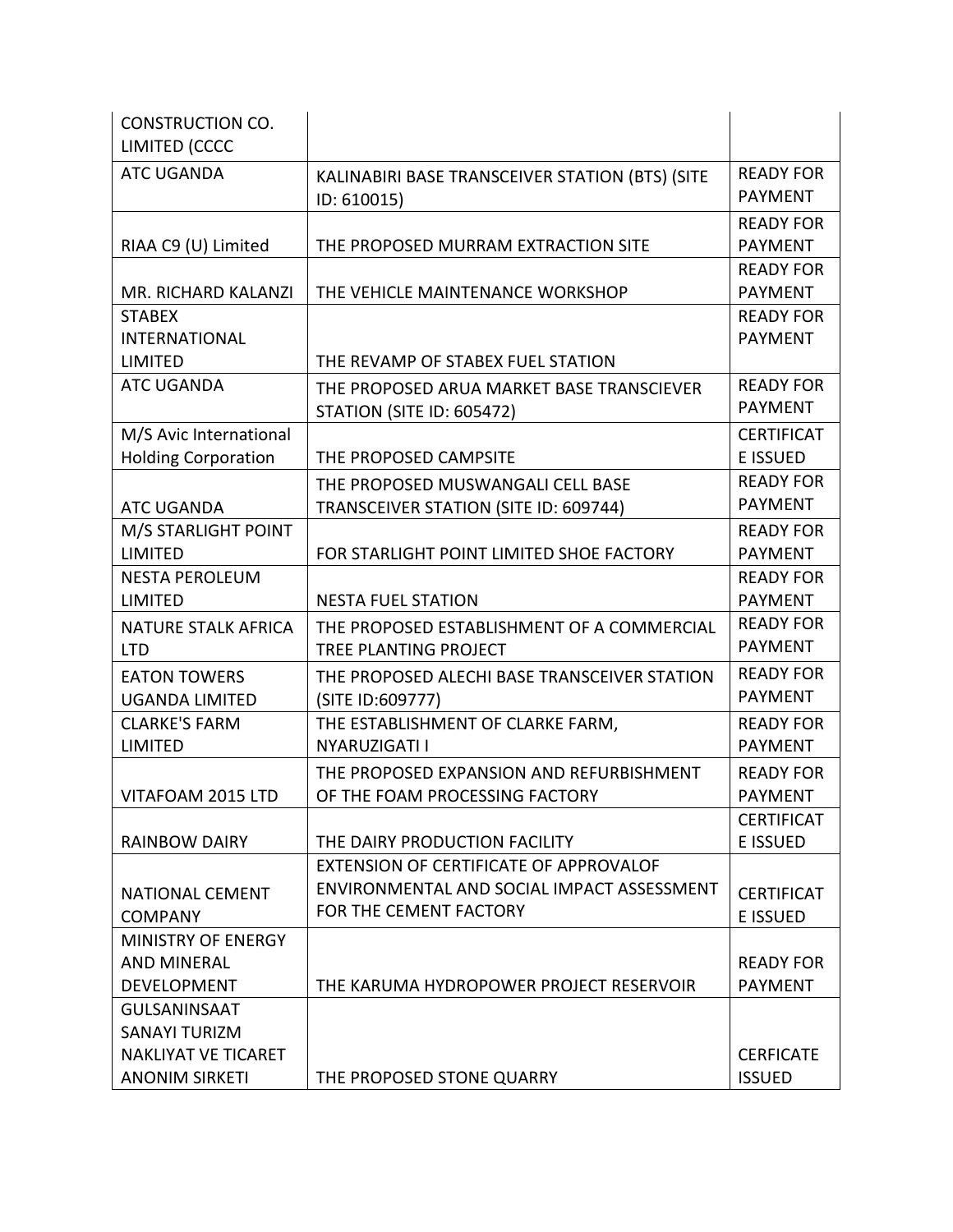| <b>WINGREENS AGRO</b>         | THE EDIBLE OIL MILLING FACTORY                                          | <b>CERTIFICAT</b> |
|-------------------------------|-------------------------------------------------------------------------|-------------------|
| <b>LIMITED</b>                |                                                                         | <b>E ISSUED</b>   |
| M/s. Barya Transporter        | FOR THE BARYA FUEL FILLING STATION                                      | <b>CERTIFICAT</b> |
| Services Limited              |                                                                         | E READY           |
| M/s. Brigadier Jackson        | FUEL FILLING STATION TO BE                                              | <b>CERTIFICAT</b> |
| Mulondo                       |                                                                         | <b>E ISSUED</b>   |
|                               | THE UPGRADE AND OPERATION OF THE NTOROKO                                |                   |
|                               | ONE STOP BORDER POST, AT NTOROKO PORT, IN                               |                   |
| /s. Ministry of Works         | NTOROKO SOUTH "B" VILLAGE, TWANZANE WARD,                               | <b>READY FOR</b>  |
| and Transport                 | KANARA TOWN COUNCIL, NTOROKO DISTRICT                                   | <b>PAYMENT</b>    |
| M/S. Clarke Farm              |                                                                         | <b>READY FOR</b>  |
| Limited                       | THE ESTABLISHMENT OF CLARKE FARM,                                       | <b>PAYMENT</b>    |
|                               | THE PROPOSED EXPANSION AND REFURBISHMENT                                | <b>READY FOR</b>  |
| M/s Vitafoam 2015 Ltd         | OF THE FOAM PROCESSING FACTORY                                          | <b>PAYMENT</b>    |
|                               |                                                                         | <b>READY FOR</b>  |
| <b>Uganda Prisons Service</b> | FOR BUGUNGU YOUNG PRISION IRRIGATION FARM                               | <b>PAYMENT</b>    |
| <b>Stabex International</b>   |                                                                         | <b>CERTIFICAT</b> |
| Limited                       | <b>STABEX FUEL STATION</b>                                              | <b>E ISSUED</b>   |
| <b>Stabex International</b>   |                                                                         | <b>CERTIFICAT</b> |
| Limited                       | <b>STABEX FUEL STATION</b>                                              | E ISSUED          |
| Nesta Petroleum (U)           |                                                                         | <b>CERTIFICAT</b> |
| Limited                       | <b>NESTA FUEL STATION</b>                                               | <b>E ISSUED</b>   |
| Ignite Petroleum              |                                                                         | <b>READY FOR</b>  |
| Limited                       | <b>IGNITE FUEL STATION</b>                                              | <b>PAYMENT</b>    |
| M/s Job Creator (U)           |                                                                         | <b>READY FOR</b>  |
| Limited                       | JOB CREATOR KYENZIGE FUEL FILLING STATION                               | <b>PAYMENT</b>    |
| M/s Fahaab Energy             |                                                                         | <b>CERTIFICAT</b> |
| Limited                       | FAHAAB ENERGY BINYINY FUEL FILLING STATION,                             | E READY           |
|                               |                                                                         | <b>READY FOR</b>  |
|                               | Elite Petroleum Limited   ELITE PETROLEUM KIHAGUZI FUEL SERVICE STATION | <b>PAYMENT</b>    |
| Stabex International          |                                                                         | <b>CERTIFICAT</b> |
| Limited                       | THE REVAMP OF STABEX FUEL STATION LOCATED                               | <b>E ISSUED</b>   |
| <b>Stabex International</b>   |                                                                         | <b>CERTIFICAT</b> |
| Limited                       | <b>STABEX FUEL STATION</b>                                              | E ISSUED          |
| <b>Stabex International</b>   |                                                                         | <b>CERTIFICAT</b> |
| Limited                       | <b>STABEX FUEL STATION</b>                                              | E ISSUED          |
| <b>STABEX</b>                 |                                                                         |                   |
| <b>INTERNATIONAL</b>          |                                                                         | <b>CERTIFICAT</b> |
| <b>LIMITED</b>                | <b>STABEX FUEL STATION</b>                                              | E ISSUED          |
| <b>Stabex International</b>   |                                                                         | <b>CERTIFICAT</b> |
| Limited                       | <b>STABEX FUEL STATION</b>                                              | <b>E ISSUED</b>   |
| M/s. Devine Mercy             |                                                                         | <b>READY FOR</b>  |
| Limited                       | DEVINE MERCY PETROLEUM SERVICE STATION                                  | <b>PAYMENT</b>    |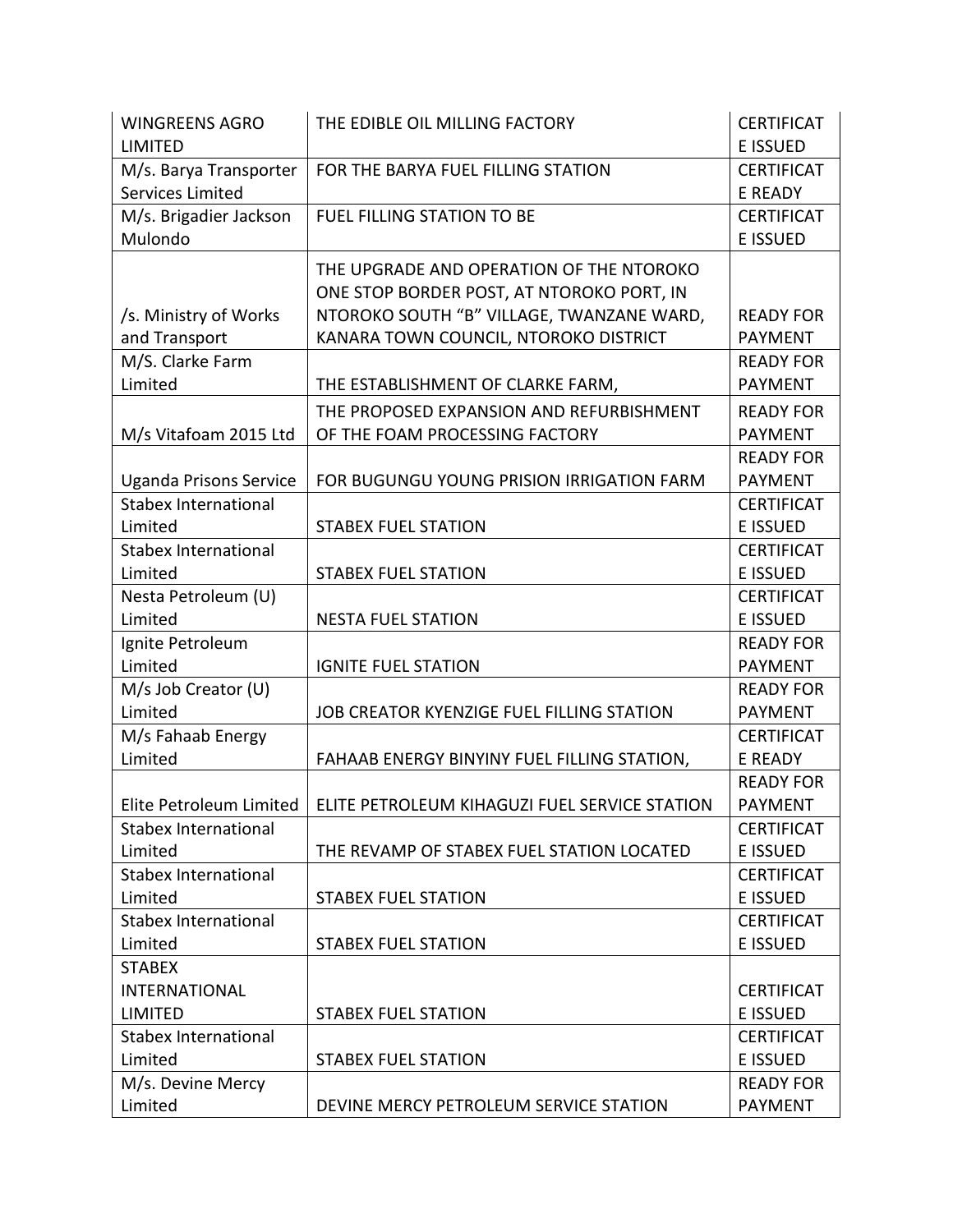| <b>ATC UGANDA</b>                                       | THE PROPOSED PATABO BASE TRANSCEIVER<br><b>STATION (SITE ID: 609871)</b>                       | <b>READY FOR</b><br><b>PAYMENT</b> |
|---------------------------------------------------------|------------------------------------------------------------------------------------------------|------------------------------------|
| <b>ATC UGANDA</b>                                       | THE PROPOSED KATOMA BASE TRANSCEIVER<br><b>STATION (SITE ID: 609833)</b>                       | <b>READY FOR</b><br><b>PAYMENT</b> |
| <b>ATC UGANDA</b>                                       | THE PROPOSED BBUTO BASE TRANSCEIVER STATION<br>(SITE ID: 609729)                               | <b>READY FOR</b><br><b>PAYMENT</b> |
| <b>ATC UGANDA</b>                                       | PROPOSED KIBULOKA RADIO BASE TRANSCEIVER<br><b>STATION (SITE ID: 609717)</b>                   | <b>READY FOR</b><br><b>PAYMENT</b> |
| <b>UBUNTU TOWERS</b><br><b>LIMITED</b>                  | THE PROPOSED KISHUNJU BASE TRANSCEIVER<br>STATION (SITE ID: UTU/20007/MBR)                     | <b>READY FOR</b><br><b>PAYMENT</b> |
| <b>UBUNTU TOWERS</b><br><b>LIMITED</b>                  | THE PROPOSED MUHARO BASE TRANSCEIVER<br>STATION (SITE ID: UTU/30009/FPL)                       | <b>READY FOR</b><br><b>PAYMENT</b> |
| <b>ATC UGANDA</b>                                       | THE PROPOSED WAMPEWO BASE TRANSCEIVER<br>STATION (SITE ID: 609661)                             | <b>READY FOR</b><br><b>PAYMENT</b> |
| <b>ATC UGANDA</b>                                       | THE PROPOSED ALECHI BASE TRANSCEIVER STATION<br>(SITE ID:609777)                               | <b>READY FOR</b><br><b>PAYMENT</b> |
| <b>ATC UGANDA</b>                                       | THE PROPOSED KABAGA-KAYAGA BASE<br>TRANSCEIVER STATION (SITE ID: 609660)                       | <b>READY FOR</b><br><b>PAYMENT</b> |
| <b>ATC UGANDA</b>                                       | THE PROPOSED KALUNGU 2 BASE TRANSCEIVER<br>STATION (SITE ID: 609589) FOR                       | <b>READY FOR</b><br><b>PAYMENT</b> |
| <b>ATC UGANDA</b>                                       | THE PROPOSED MAGOMA BASE TRANSCEIVER<br><b>STATION (SITE ID: 609736)</b>                       | <b>READY FOR</b><br><b>PAYMENT</b> |
| <b>ATC UGANDA</b>                                       | THE PROPOSED SOWETO BASE TRANSCEIVER<br><b>STATION (SITE ID: 609711)</b>                       | <b>READY FOR</b><br><b>PAYMENT</b> |
| <b>ATC UGANDA</b>                                       | THE PROPOSED KYAMIYAGA BASE TRANSCEIVER<br>STATION (SITE ID: 609783)                           | <b>READY FOR</b><br><b>PAYMENT</b> |
| <b>ATC UGANDA</b>                                       | THE PROPOSED KITINTALE RADIO BASE TRANSCEIVER<br><b>STATION (SITE ID: 609709)</b>              | <b>READY FOR</b><br><b>PAYMENT</b> |
| <b>ATC UGANDA</b>                                       | THE PROPOSED DANDILA RADIO BASE TRANSCEIVER<br>STATION (SITE ID 609687)                        | <b>READY FOR</b><br><b>PAYMENT</b> |
| <b>ATC UGANDA</b>                                       | THE PROPOSED ESTABLISHMENT OF KIREKA AGENDA<br><b>BASE TRANSCEIVER STATION SITE ID: 609760</b> | <b>READY FOR</b><br><b>PAYMENT</b> |
| <b>ATC UGANDA</b>                                       | THE PROPOSED KIKONGE BASE TRANSCEIVER<br><b>STATION (SITE ID: 609832)</b>                      | <b>READY FOR</b><br><b>PAYMENT</b> |
| <b>ATC UGANDA</b>                                       | THE PROPOSED NAWANGISA<br><b>BASE TRANSCEIVER</b><br>STATION (SITE ID: 609822)                 | <b>READY FOR</b><br><b>PAYMENT</b> |
| <b>STABEX</b><br><b>INTERNATIONAL</b><br><b>LIMITED</b> | THE REVAMP OF STABEX FUEL STATION                                                              | <b>READY FOR</b><br><b>PAYMENT</b> |